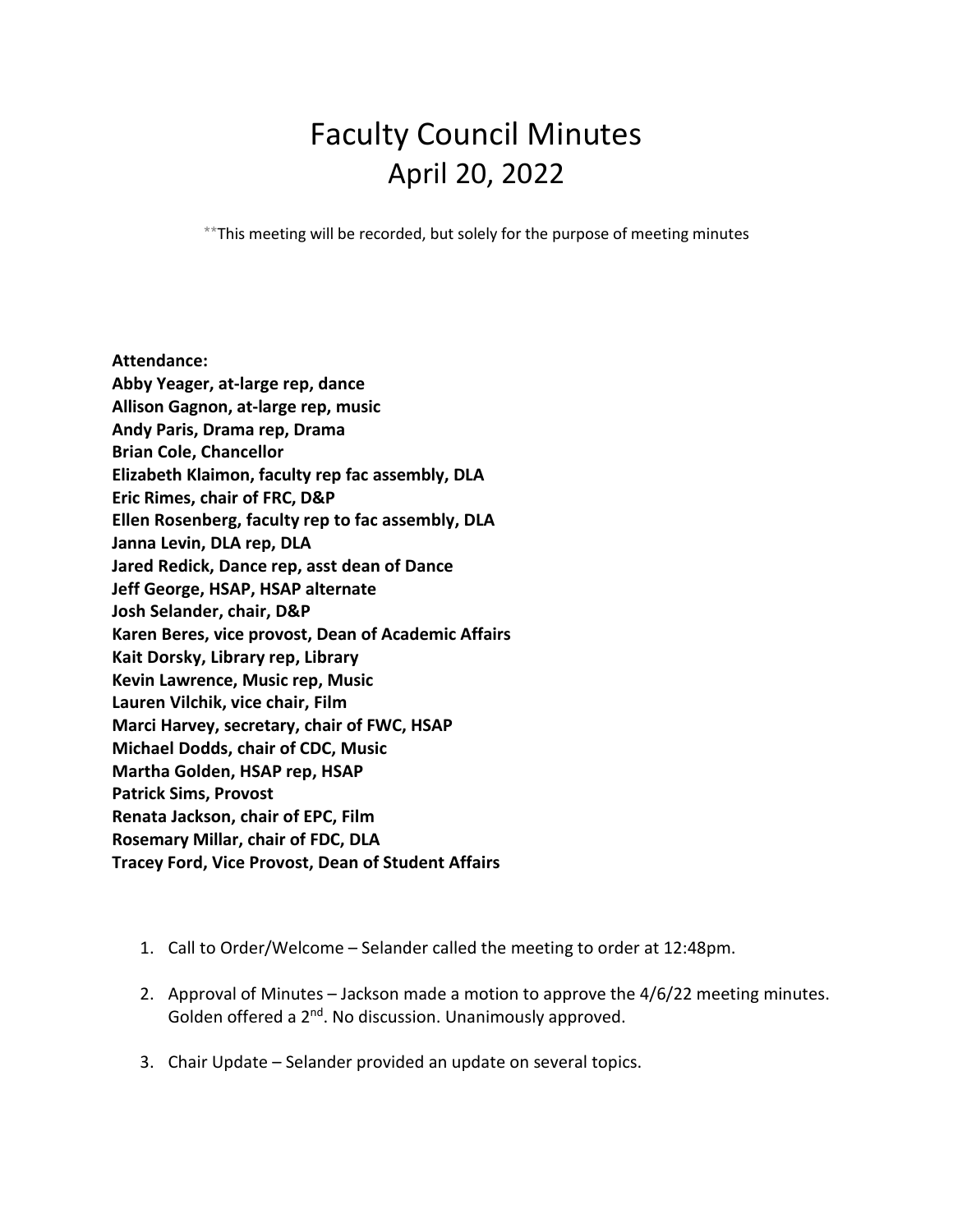- a. BOT Meeting Selander shared Committee meetings for next BOT meeting to make sure the representatives can attend. Shared document for members to sign up as alternates.
- b. EDIB Committee Selander reviewed duties of committee and eligibility to serve. Nominations are now open.
- c. CSI Update Schools should be having discussions now for EPC representative to vote on next week. The plan will begin during the 2023-24 school year.
- d. Other updates The formal resolution for Kim Pauley is being printed and we are in the process of contacting her to arrange its presentation.
- 4. Chancellor Update Cole has been inviting guests from all over the state to UNCSA campus and events. Feedback has been positive. Thanks to everyone for the hard work this semester and now finishing up all work to get us through this semester.

a. BOG meeting at Western Carolina in April. Legislative priorities: enrollment funding, building reserves, funding for K-12 programs, and HBCU and HMSI cybersecurity/bomb threats. \$4.1 million to support high school programs in the UNC system (NCSSM, UNCSA HSAP, and lab schools throughout the system). \$1 million of this will be for UNCSA HSAP appropriations, which have not been updated in more than a decade. This spending has not been passed yet but is the direction the legislature is moving. Question asked: Can the \$1 million for high school funding include any support for UNCSA arts areas that also serve college and grad students? This funding is dedicated for K-12 operations, which are completely different than the university operations. However, because we have overlap, having this funding for HSAP can siphon other monies to help in other schools on our campus. BOG approved a draft of a new funding model for the system, moving away from the enrollment model and towards indicators of performance measurements. This draft will not apply to UNCSA because our institution does not operate in the same manner. Continuing to ask for a future Faculty Assembly meeting to occur at UNCSA, possibly in the fall.

b. Budget update: Due to passing of state budget in the fall, UNCSA can begin meeting needs due to growth and enrollment. Four categories to be addressed: instructional personnel needs – trying to add 3 or 4 faculty and trying to give structure to rank and promotion; salary equity and compression – addressing as many of these cases as possible; student/academic support services – cost of providing these services has increased more than any other area and centralization and sharing of admin services; and legal/communication resources that have been underfunded – working to finalize steps to make improvements in this area. Funding is still tied to enrollment, so if UNCSA experiences a decrease in enrollment, faculty positions could potentially be lost. More growth could mean more positions funded.

c. CDO Update: finalizing the search committee  $-3$  faculty, 3 staff, 3 students. Next step will be to submit for approval to system and begin working with outside search firm.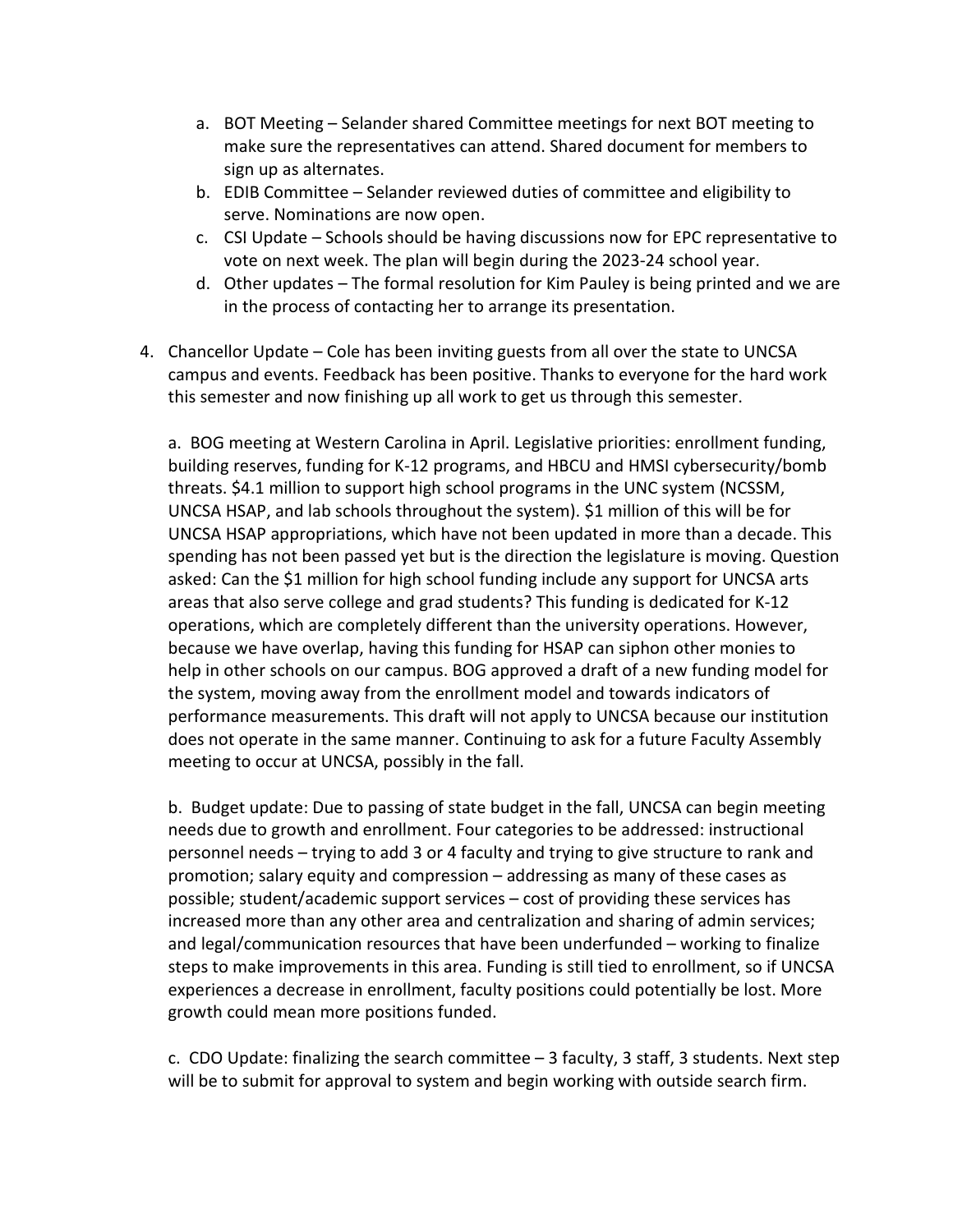Position should launch in June. Committee will begin to work and meet candidates in the fall. Hopefully the CDO will be hired and will begin work in January.

 d. External review of all campus policies – Harassment Free NC is doing the review, visiting campus, and meeting with small groups. In the fall, we will be using their input and information to plan future campus professional development.

5. Provost Update –

a. Sims reported the salary rank and promotion process is being finalized. \$4500 assistant to associate, and \$6500 associate to full. A salary increase for full professors will be a percentage model and discussions are happening to address the 10-year contract and salary increases during that time. If funding for HSAP mentioned in Chancellor's report is awarded, this could free up some funding for this process. Sims will share all this information with full faculty in the next week.

b. Two new positions: Director of Provost Budget – Eric Burns from UNC-G has been named, and Asst. to Vice Provost – Katherine McMillan has been in this position temporarily. Both positions have been funded from other vacant positions.

c. Return of Investment study being done by the system at the request of the state legislature. This information could create problems if comparative analysis is done, but at this point, each campus has been asked to look at its programs to gather data and information. Sims is tracking the process. This will require input from faculty.

d. CSI – Template is not finalized, but this will be the template that we begin our conversations for Phase 2. We are not operating in a sustainable model right now. If anyone has thoughts or concerns, there will be time to have more discussions. We want to create a model that will satisfy the needs of students and faculty. CSI is still designed to begin in 2023 but if that is not possible, the date can be moved. However, we do not want to lose momentum. Sims is supportive of course release time for faculty (to be selected) to have time to work on the plan.

- 6. Committee Updates
	- a. Faculty Development (FDC) No report.
	- b. Faculty Rank (FRC) No report.

c. Faculty Welfare (FWC) – Harvey reviewed the grievance policy edits and made a motion. Golden offered a  $2<sup>nd</sup>$ . No discussion. Motion passed. Beres will begin edits to faculty manual this summer.

d. Educational Policies (EPC) – Jackson created a ballot for schools to use in CSI discussions and to create votes for EPC reps. Next Wednesday, 4/27, EPC will vote on proposal. A 2/3 majority vote is needed to approve. Vote results will be shared with